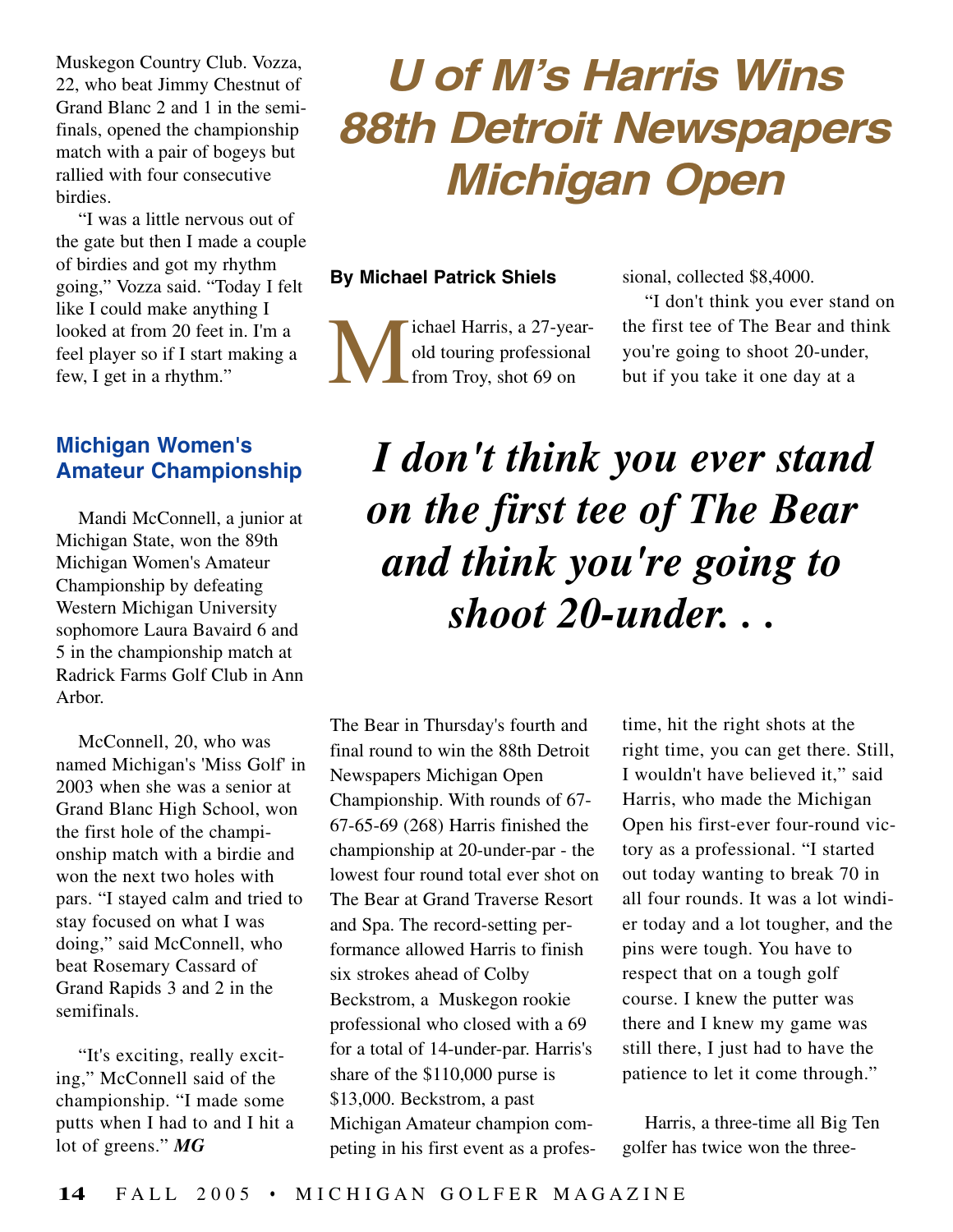round Michigan PGA Tournament of Champions since he left the University of Michigan in 2000. He's finished as runner-up four times during his Canadian Tour career and, with earnings just under \$30,000 in six events this year, ranks eighth on the Canadian Tour's Order of Merit. He has also played on the PGA Tour's Nationwide Tour.

Harris began the day with a six shot lead over 22 year-old Beckstrom, who had been attending Texas Christian University but turned professional when he was eliminated from last week's Michigan Amateur Championship. Harris tried to quash any uprising by making 20 and 30-foot birdie putts on the first two holes.

"I played as hard as I could and it was almost impossible to catch him - one little falter and I might have been back in it. I never gave up hope, but he just doesn't falter and he doesn't make mistakes, " said Beckstrom, who hung tough and tightened his deficit to three strokes by the eighth hole - before losing momentum with a bogey on the ninth and letting

Harris cruise away with a pitch-in eagle on the par-five 10th. "The eagle he made said to me 'It's not going to happen.' But the biggest learning experience this week was showing myself that I could do it."

Beckstrom's 14-under finish would have tied the four-round championship record on The Bear - had it not been eclipsed by Harris's 20-under.

"That's the game. He could have shot 19-under and lost. That's the game, though," said Harris. A lot of professional golf is timing. You have to play well on the right week. Sometimes it's just 'your time,' and I think this week was it for me."



**Andy North took home the bigt check at the TylenolPar 3 Shootout at Treetops.**



**Heather Bowie captured the 2005 Jamie Farr Owens Corning Classic present**ed by Kroger